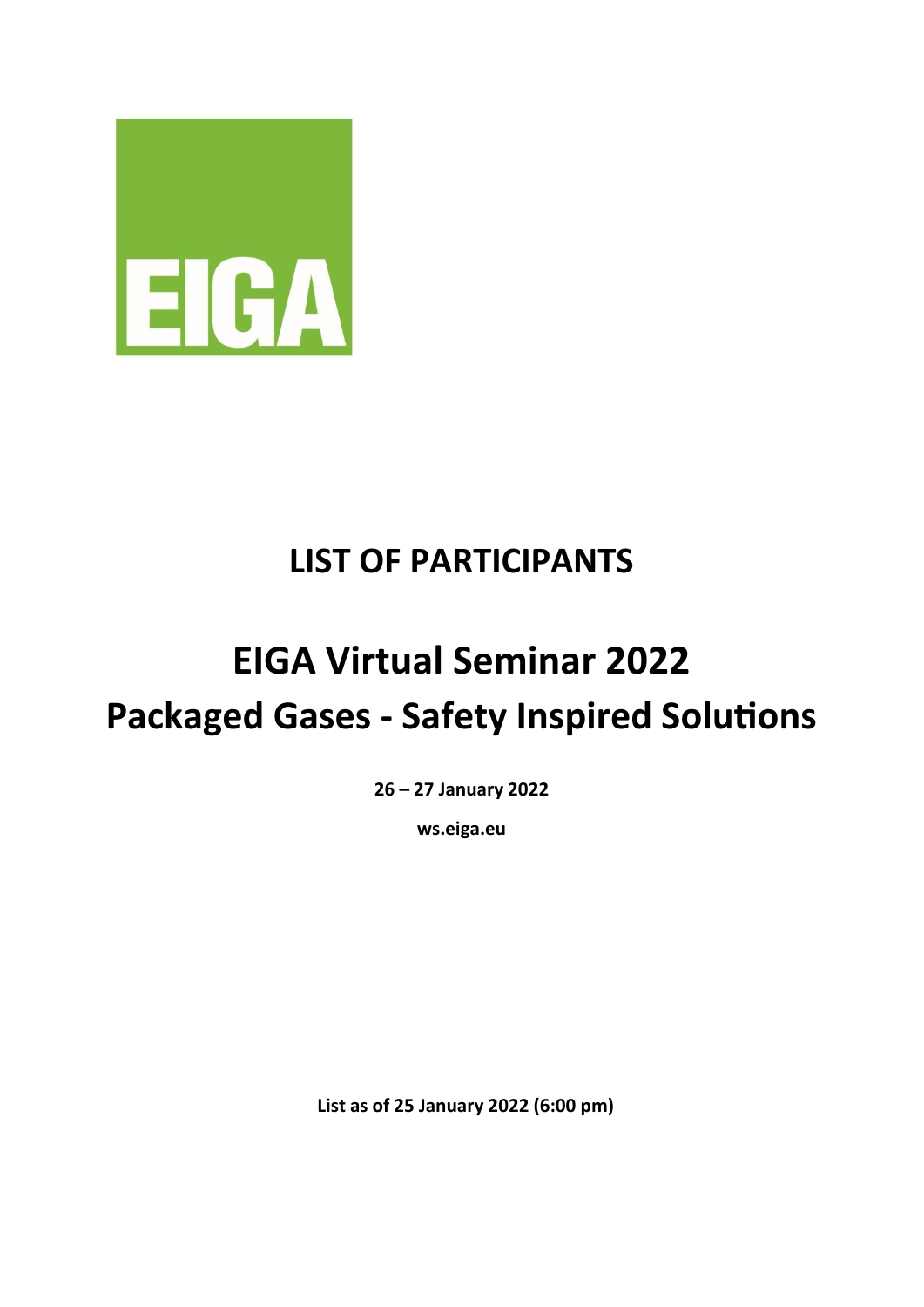| <b>Last Name</b>                 | <b>First Name</b>   | <b>Organisation</b>                                   | <b>Country</b>                 |
|----------------------------------|---------------------|-------------------------------------------------------|--------------------------------|
| <b>ABRAHAM</b>                   | Michael             | Nippon Gases Deutschland Holding Gmbh                 | Germany                        |
| <b>ALTSHUL</b>                   | Vladimir            | <b>Maxima Air Innovations</b>                         | Israel                         |
| <b>ANGIONI</b>                   | Marco Angelo        | Sapio Produzione Idrogeno Ossigeno S.r.l.             | Italy                          |
| <b>ARITS</b>                     | Ine                 | Nippon Gases Belgium                                  | Belgium                        |
| ARRIGHI                          | Marco               | Sapio Produzione Idrogeno Ossigeno S.r.l.             | Italy                          |
| <b>ASSOLARI</b>                  | Giovanni            | Siad Spa                                              | Italy                          |
| <b>ATTARD</b>                    | Reuben              | Multigas Ltd                                          | Malta                          |
| <b>BAJALIU</b>                   | Dan                 | Linde Gaz Romania                                     | Romania                        |
| <b>BALLESTER RICART</b>          | José Ignacio        | NIPPON GASES ESPAÑA S.L.U.                            | Spain                          |
| BÁNDY                            | Tamás               | MIGSZ, Magyar Ipari Gáz Szövetség                     | Hungary                        |
| <b>BATAILA</b>                   | Patricia            | Messer Romania Gaz                                    | Romania                        |
| <b>BAUSONE</b>                   | Melody              | Irish Oxygen Co Ltd                                   | Ireland                        |
| <b>BECARD</b><br><b>BEHRENS</b>  | Christine<br>Marcel | Air Liquide<br>Air Products                           | France<br>Netherlands          |
| <b>BERETTA</b>                   | Lorenzo             | Sol Spa                                               | Italy                          |
| <b>BERTOGNA</b>                  | Michele             | SIAD S.P.A.                                           | Italy                          |
| <b>BEZEREDY</b>                  | Sandor              | SIAD Hungary Kft.                                     | Hungary                        |
| <b>BINKOWSKI</b>                 | Pawel               | <b>Air Products</b>                                   | Poland                         |
| <b>BISCEGLIE</b>                 | Roberta             | Sol Spa                                               | Italy                          |
| <b>BISSOLOTTI</b>                | Giorgio             | Siad                                                  | Italy                          |
| <b>BOARDMAN</b>                  | Judi                | Air Products Plc                                      | United Kingdom                 |
| <b>BONANSINGA</b>                | Alfonso             | SIAD SpA                                              | Italy                          |
| <b>BONANSINGA</b>                | Nazzareno           | SIAD SpA                                              | Italy                          |
| <b>BOTA</b>                      | Corneliu            | Messer Romania Gaz                                    | Romania                        |
| <b>BOZZOLA</b>                   | Marco               | Air Liquide Italia                                    | Italy                          |
| <b>BRANDES</b>                   | Alexander           | Nippon Gases Germany                                  | Germany                        |
| <b>BRICKELL</b>                  | Philip              | International Oxygen Manufacturers Association (IOMA) | United Kingdom                 |
| <b>BRIET</b>                     | Philippe            | Air Liquide                                           | France                         |
| <b>BUDI</b>                      | Alberto             | Siad Spa                                              | Italy                          |
| <b>BUONOCORE</b>                 | Paolo               | SIAD <sub>CZ</sub>                                    | Czechia                        |
| <b>BUTIGAN</b>                   | Denis               | Messer Tehnoplin Doo                                  | Bosnia and Herzegovina         |
| <b>CARRARA</b>                   | Mauro               | Siad Spa                                              | Italy                          |
| CARRE                            | Martine             | Air Liquide                                           | France                         |
| <b>CARRUBBA</b>                  | Guglielmo           | Sapio Produzione Idrogeno Ossigeno S.r.l.             | Italy                          |
| <b>CASTELLA</b>                  | Ramon               | Carburos Metalicos                                    | Spain                          |
| <b>ČENDAK</b>                    | Darjo               | Istrabenz Plini D.o.o.                                | Slovenia                       |
| <b>CHOWDHURY</b>                 | Elias               | Oy Linde Gas Ab                                       | Finland                        |
| <b>CLARKE</b>                    | Roland              | <b>Carburos Metalicos</b>                             | Spain                          |
| <b>CORNILLE</b>                  | Philippe            | <b>EIGA</b>                                           | Belgium                        |
| <b>CORRIJN</b>                   | Philippe            | Air Products nv Gent                                  | Belgium                        |
| <b>CORVINO</b>                   | Michele             | Sol Group                                             | Italy                          |
| <b>CRAIG</b>                     | Richard             | <b>Compressed Gas Association (CGA)</b>               | <b>United States</b>           |
| <b>CROTTI</b>                    | Alessandra          | Sapio Life Srl<br>Nippon Gases Italia Srl             | Italy                          |
| <b>DAMILANO</b><br><b>DAVIES</b> | Gabriele<br>lan     | Igph Ltd                                              | Italy<br><b>United Kingdom</b> |
| <b>DAVY</b>                      | Charles             | Air Liquide                                           | Denmark                        |
| DE BLOCK                         | Johan               | Air Products S.A./N.V.                                | Belgium                        |
| DE MARESCHAL                     | Alberic             | Air Liquide                                           | France                         |
| DE MEY                           | Evelien             | Messer                                                | Belgium                        |
| <b>DE REUSE</b>                  | Guido               | Air Products NV                                       | Belgium                        |
| DE VOS                           | Erik                | Air Products PLC                                      | <b>United Kingdom</b>          |
| <b>DEAN</b>                      | Michael             | Air Products                                          | <b>United Kingdom</b>          |
| <b>DEBOUVRY</b>                  | Natalie             | Air Products                                          | Belgium                        |
| <b>DEMARCZYK</b>                 | Marek               | Messer Polska                                         | Poland                         |
| <b>DI FRANCIA</b>                | Amedeo              | Siad Spa                                              | Italy                          |
| DI MARTINO                       | Yuri                | SIAD S.P.A.                                           | Italy                          |
| <b>DI PEDE</b>                   | Manuela             | Sapio Produzione Idrogeno Ossigeno S.r.l.             | Italy                          |
| <b>EARNSHAW</b>                  | Simon               | Air Products Plc                                      | <b>United Kingdom</b>          |
| <b>EBLING</b>                    | Jon                 | <b>Air Products</b>                                   | United Kingdom                 |
| <b>ENAUD</b>                     | Thibaut             | Air Products                                          | Spain                          |
| <b>ESTEVES</b>                   | Guilherme           | Air Products                                          | Brazil                         |
| FAXØE                            | Nete                | Strandmøllen A/S                                      | Denmark                        |
| <b>FELIZ</b>                     | Carla               | Gasin II, Gases Industriais, Unip. Lda                | Portugal                       |
| <b>FERRARI</b>                   | Alberto             | SIAD S.p.A.                                           | Italy                          |
| <b>FERREIRA</b>                  | Joao                | Air Liquide Medicinal                                 | Portugal                       |
| <b>FERRERO</b>                   | Eduardo             | Air Liquide Healthcare España                         | Spain                          |
| <b>FIESCHI</b>                   | Andrea Leonello     | Federchimica/Assogastecnici                           | Italy                          |
| <b>FILLET</b>                    | Frédéric            | ASSOCIATION FRANCAISE DES GAZ COMPRIMES (AFGC)        | France                         |
| <b>FOSCHI</b>                    | Giulio Cesare       | <b>SOL Group</b>                                      | Italy                          |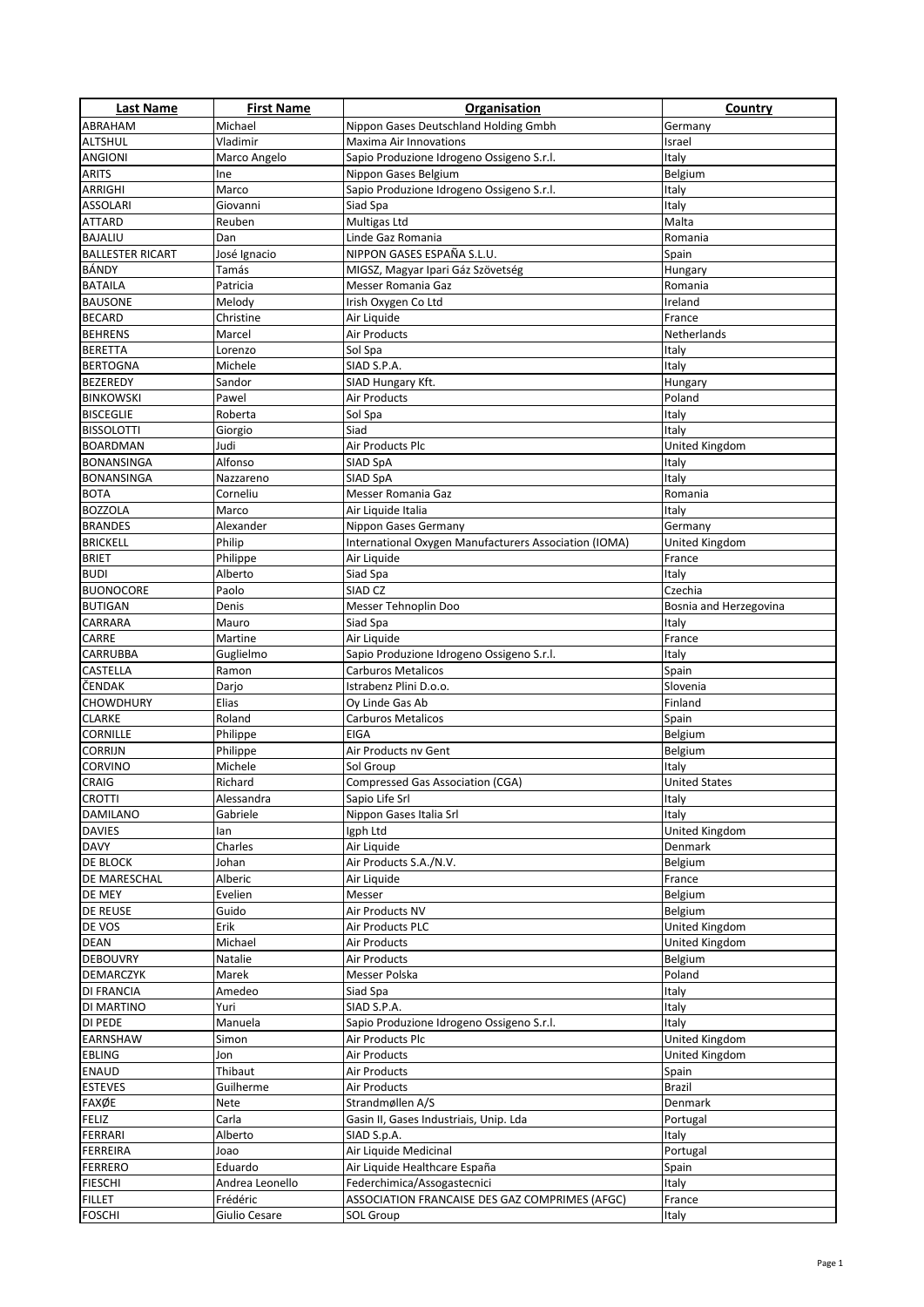| <b>Last Name</b>                      | <b>First Name</b>         | Organisation                                  | Country                   |
|---------------------------------------|---------------------------|-----------------------------------------------|---------------------------|
| <b>FOULARD</b>                        | Benjamin                  | Air Products                                  | France                    |
| <b>FRASSON</b>                        | Luca                      | SIAD S.P.A.                                   | Italy                     |
| <b>FREIRE</b>                         | Marco                     | Linde Portugal                                | Portugal                  |
| <b>FRIDMAN</b>                        | Ran                       | Maxima Air Innovations                        | Israel                    |
| <b>FRIZZIERO</b>                      | Diego                     | SIAD Austria Gmbh                             | Austria                   |
| <b>FUCHS</b>                          | János                     | Messer SE & Co. KGaA                          | Germany                   |
| <b>FUSCO</b>                          | Enrico                    | <b>SOL SPA</b>                                | Italy                     |
| <b>GAGNI</b>                          | Laura                     | Siad                                          | Italy                     |
| <b>GERARD</b>                         | Lionel                    | <b>Messer France</b>                          | France                    |
| <b>GEUE</b>                           | Holger                    | Sol Deutschland Gmbh                          | Germany                   |
| <b>GOFFINET</b>                       | Jean-Claude               | Air Products S.A.                             | Belgium                   |
| GÓMEZ DELGADO                         | Cristina                  | NIPPON GASES ESPAÑA S.L.U.                    | Spain                     |
| <b>GOTTWALD</b>                       | Richard                   | <b>Compressed Gas Association (CGA)</b>       | <b>United States</b>      |
| <b>GRAF</b>                           | Martin                    | Nippon Gases Deutschland GmbH                 | Germany                   |
| <b>GREGIS</b>                         | Marco                     | Siad Spa                                      | Italy                     |
| <b>GRIFFIN</b>                        | Áine                      | Irish Oxygen Co Ltd                           | Ireland                   |
| <b>GRIGORESCU</b><br><b>GUALLARTE</b> | Alin<br>Marta             | Messer Romania Gaz Srl<br>Carburos Metálicos  | Romania<br>Spain          |
|                                       | Sandor                    |                                               |                           |
| <b>GYORI</b><br><b>HAUGEDAL</b>       | Dag                       | Messer Hungarogaz KFT.<br>Nippon Gases Norge  | Hungary<br>Norway         |
| <b>HERRERO PINTOR</b>                 | Alberto                   | Nippon Gases España S.L.U.                    | Spain                     |
| <b>HEßLER</b>                         | Mathias                   | Messer Austria GmbH                           | Austria                   |
| <b>HIELSCHER</b>                      | Anh Thu                   | Messer GasPack GmbH                           | Germany                   |
| <b>HOFFMANN</b>                       | Ralf                      | Air Products Gmbh                             | Germany                   |
| <b>HORVATH</b>                        | Karel                     | Irish Oxygen Co Ltd                           | Ireland                   |
| <b>HOUSTON</b>                        | Jon                       | Multigas Ltd                                  | Malta                     |
| <b>IRELAND</b>                        | Emma                      | Air Products Plc                              | United Kingdom            |
| <b>JAVIER</b>                         | Gallardo                  | Carburos Metálicos                            | Spain                     |
| <b>JENNE</b>                          | Diana                     | Linde Gas                                     | Czechia                   |
|                                       |                           |                                               |                           |
| <b>JOFFET</b><br><b>JOHANSSON</b>     | François                  | Air Liquide<br>Strandmøllen AB                | France                    |
|                                       | Svante                    |                                               | Sweden                    |
| <b>JOHANSSON</b>                      | Jonny                     | Air Liquide Gas Ab<br>Nippon Gases UK Limited | Sweden                    |
| <b>JOYCE</b><br><b>KACZMARCZYK</b>    | Steve<br><b>Marius</b>    | Air Products GmbH                             | United Kingdom            |
| <b>KAKUK</b>                          | Laszlo                    |                                               | Germany                   |
| <b>KAMMOUN</b>                        |                           | SIAD Hungary Kft.<br>Air Products NV/SA       | Hungary                   |
|                                       | Mahmoud                   |                                               | Belgium                   |
| <b>KELLY</b>                          | Mark<br>Richard           | <b>Air Products</b>                           | United Kingdom<br>Austria |
| <b>KIEWEG</b>                         |                           | SOL-TG Gmbh (SOL Group)                       |                           |
| <b>KIK</b>                            | Oliver                    | CARBO Kohlensäurwerke GmbH & Co. KG           | Germany                   |
| KOHL                                  | Udo                       | <b>Messer Group</b>                           | Romania                   |
| <b>KORCZYK</b>                        | Miroslaw                  | Air Products                                  | Poland                    |
| <b>KOSTOV</b>                         | <b>Boris</b><br>Alexander | Siad Bulgaria Eood                            | <b>Bulgaria</b>           |
| <b>KRIESE</b>                         |                           | Messer Austria GmbH                           | Austria                   |
| <b>KRINNINGER</b>                     | Klaus                     | <b>EIGA Honorary Member</b>                   | Germany                   |
| <b>KRUMOVA</b>                        | Stefka                    | Siad Bulgaria Eood                            | <b>Bulgaria</b>           |
| <b>KUSENBERG</b>                      | Justin                    | Air Products Plc                              | Ireland                   |
| <b>KUTSCHINSKI</b>                    | Udo                       | Nippon Gases Deutschland GmbH                 | Germany                   |
| <b>KUZMIC SVILAR</b>                  | Bojana                    | Messer SE & Co. KGaA                          | Germany                   |
| LAKE                                  | Peter (Jake)              | <b>BCGA</b>                                   | United Kingdom            |
| <b>LANGLAIS</b>                       | Fabrice                   | Air Products                                  | Belgium                   |
| LASKA                                 | Françoise                 | Air Products NV                               | Belgium                   |
| LEFÈVRE                               | Jean-François             | Air Products                                  | Belgium                   |
| LENARCIK                              | Tomasz                    | Air Products                                  | Poland                    |
| LENNARTZ                              | Christoph                 | Linde GmbH                                    | Germany                   |
| <b>LEVEQUE</b>                        | Claire                    | Air Liquide                                   | France                    |
| LIMA                                  | <b>Stig</b>               | Nippon Gases AS                               | Norway                    |
| LOTH                                  | Fabian                    | Nippon Gases Deutschland Gmbh                 | Germany                   |
| LÖTJÖNEN<br>LUKÁŠ                     | Johanna                   | Nippon Gases Norge AS                         | Norway                    |
|                                       | Filip                     | Siad Czech S.r.o.                             | Czechia                   |
| LUPU                                  | David                     | Messer Romania Gaz Srl                        | Romania                   |
| <b>MACEDO</b>                         | Carla                     | Air Products                                  | Spain                     |
| MADSEN                                | Carsten                   | Nippon Gases Denmark A/S                      | Denmark                   |
| MALIŃSKI                              | Przemysław                | Linde Gaz Poland                              | Poland                    |
| <b>MARCINIEC</b>                      | Andrzej                   | Air Products Sp. z o.o.                       | Poland                    |
| MARÍA                                 | Navarro                   | Vitalox Industrial                            | Spain                     |
| <b>MARK</b>                           | Garrett                   | Air Products                                  | United Kingdom            |
| <b>MARQUES</b>                        | Susana                    | Soc. Portuguesa Do Ar Liquido, Ltd            | Portugal                  |
| <b>MATEJCIK</b>                       | Lubos                     | Messer Tatragas S.r.o.                        | Slovakia                  |
| <b>MAURI</b>                          | Enrico                    | SOL SPA                                       | Italy                     |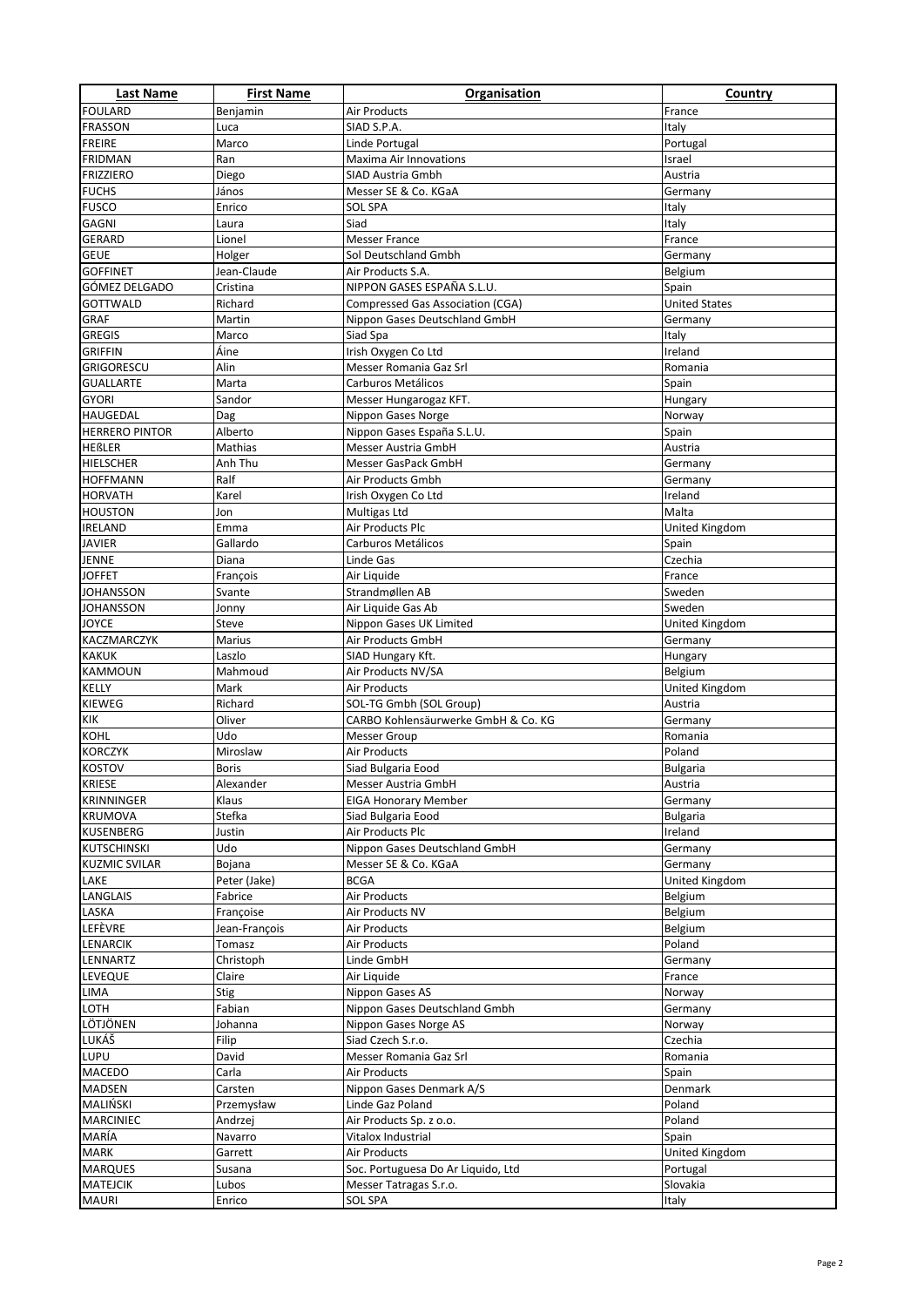| <b>Last Name</b>                     | <b>First Name</b>     | Organisation                                                                  | Country                     |
|--------------------------------------|-----------------------|-------------------------------------------------------------------------------|-----------------------------|
| MAZZELLA                             | Sara                  | Assogastecnici                                                                | Italy                       |
| <b>MEASOR</b>                        | Terry                 | Air Products Plc                                                              | United Kingdom              |
| <b>MERIDA</b>                        | Jorge                 | Nippon Gases Euro-Holding S.L.U.                                              | Spain                       |
| <b>MESANOVIC</b>                     | Vildana               | Messer SE & Co. KGaA                                                          | Germany                     |
| <b>MEYER</b>                         | Peter                 | Air Liquide Deutschland GmbH                                                  | Germany                     |
| <b>MIFSUD</b>                        | Michael               | Multigas Ltd                                                                  | Malta                       |
| MIHALACHE                            | Razvan                | Siad Romania Srl                                                              | Romania                     |
| <b>MINISCLOUX</b>                    | Didier                | Air Liquide                                                                   | France                      |
| <b>MINISSALE</b>                     | Antonio               | SIAD                                                                          | Italy                       |
| <b>MOIRAGHI</b>                      | Irene                 | Siad S.p.a.                                                                   | Italy                       |
| <b>MOUNARD</b><br><b>MUÑOZ LOBOS</b> | Christophe<br>Rodrigo | Air Products<br>Air Products                                                  | France<br>Chile             |
| <b>NAGARAJ</b>                       | Vijayakumar           | <b>GULF CRYO LLC</b>                                                          | <b>United Arab Emirates</b> |
| <b>NASSO</b>                         | Carlo                 | SIAD S.p.A.                                                                   | Italy                       |
| <b>NAVA</b>                          | Riccardo Alessandro   | <b>SOL SPA</b>                                                                | Italy                       |
| <b>NAVARRO</b>                       | Sonia                 | Nippon Gases Euroholding                                                      | Spain                       |
| <b>NEGRETE FILHO</b>                 | Orlando               | Linde GmbH                                                                    | Germany                     |
| <b>NIETO</b>                         | Raquel                | Nippon Gases España, S.L.U.                                                   | Spain                       |
| NÚÑEZ                                | María Desirée         | Air Products                                                                  | Spain                       |
| <b>PANTELIC</b>                      | Marko                 | Messer Tehnogas Ad                                                            | Serbia                      |
| <b>PAOLILLO</b>                      | Gaetano               | Sol Spa                                                                       | Italy                       |
| <b>PAULIC</b>                        | Lucie                 | Air Liquide Santé France                                                      | Spain                       |
| <b>PAVLOVA</b>                       | Elena                 | Air Liquide                                                                   | <b>Russian Federation</b>   |
| PEDERSEN                             | <b>Robert Sylvest</b> | Strandmøllen A/s                                                              | Denmark                     |
| PELLETIER                            | <b>Bruno</b>          | Air Liquide Santé France                                                      | France                      |
| PENNING                              | Olivier               | <b>Nippon Gases</b>                                                           | Belgium                     |
| PERUTKA                              | Michal                | Air Products                                                                  | Czechia                     |
| <b>PESTOV</b>                        | Yury                  | JSC "Linde Gas Rus"                                                           | <b>Russian Federation</b>   |
| <b>PHILLIPS</b>                      | Michelle              | <b>Boc Ltd</b>                                                                | United Kingdom              |
| <b>PICARDI</b><br>PIGAZZINI          | Andrea<br>Francesco   | Magaldi Life S.r.l.<br>SOCIETA' ITALIANA ACETILENE E DERIVATI S.I.A.D. S.p.A. | Italy<br>Italy              |
| <b>PLEWNIA</b>                       | Pawel                 | <b>AIR PRODUCTS</b>                                                           | Poland                      |
| <b>PLOG</b>                          | Mary                  | <b>EIGA</b>                                                                   | Belgium                     |
| <b>POLLER</b>                        | Leopold               | Air Liquide Austria Gmbh                                                      | Austria                     |
| <b>POPESCU</b>                       | Maria                 | Messer Romania Gaz                                                            | Romania                     |
| <b>POPOVICS</b>                      | Andras                | Linde plc.                                                                    | Hungary                     |
| PRZYBYSZEWSKI                        | Michal                | Messer Polska                                                                 | Poland                      |
| <b>RADFORD</b>                       | Wayne                 | Air Products Plc                                                              | United Kingdom              |
| RAITO                                | Davide                | Magaldi Life S.r.l.                                                           | Italy                       |
| RAMÍREZ ANUGLEN                      | Antonio               | Carburos Metálicos S.A.                                                       | Spain                       |
| <b>RAMOS</b>                         | Joaquim               | Messer Ibérica De Gases Sau                                                   | Spain                       |
| <b>RASMUSSEN</b>                     | Dennis                | Strandmøllen A/s                                                              | Denmark                     |
| RATTI                                | Corrado               | Sapio Produzione Idrogeno Ossigeno S.r.l.                                     | Italy                       |
| <b>RICCARDI</b>                      | Giorgio               | SIAD S.P.A.                                                                   | Italy                       |
| <b>RINGHOFER</b><br><b>ROACH</b>     | Johann<br>Richard     | Messer SE & Co. KGaA<br>Air Products                                          | Germany<br>United Kingdom   |
| <b>RODRIGUES ROCHA</b>               | Ricardo               | Air Products                                                                  | Brazil                      |
| <b>ROELEN</b>                        | Roman                 | Air Liquide Deutschland Gmbh                                                  | Germany                     |
| <b>ROGIĆ</b>                         | Hrvoje                | Messer Croatia Plin D.o.o.                                                    | Croatia                     |
| RONDEAU                              | Isabelle              | EIGA                                                                          | Belgium                     |
| <b>RONZONI</b>                       | Giovanni              | SIAD S.P.A.                                                                   | Italy                       |
| <b>ROOSENBROECK</b>                  | Torre                 | Nippon Gases N.v.                                                             | Belgium                     |
| <b>ROOVERS</b>                       | Dirk                  | Air Products                                                                  | Poland                      |
| <b>RUBIN</b>                         | Ruggero               | <b>SOL SPA</b>                                                                | Italy                       |
| RUEDL SIMIČ                          | Lilijana              | Messer Slovenija                                                              | Slovenia                    |
| <b>RUIZ</b>                          | José Miguel           | Nippon Gases Euroholding S.L.U.                                               | Spain                       |
| SAAVEDRA                             | Francisco             | Messer Ibérica De Gases Sau                                                   | Spain                       |
| SANGALLI                             | Daniela               | Linde Gas Italia Srl                                                          | Italy                       |
| <b>SARANTIS</b>                      | Vasileios             | Technica Aeria Ellados SA                                                     | Greece                      |
| SARKAR<br>SARRA                      | Milan<br>Filippo      | Asia Industrial Gases Association (AIGA)<br>Sapio Life Srl                    | Singapore<br>Italy          |
| SAYAH                                | Roger                 | Middle East Gases Association (MEGA)                                          | <b>United Arab Emirates</b> |
| <b>SCHAERLAECKENS</b>                | Rudi                  | Messer                                                                        | Belgium                     |
| <b>SCHÄFER</b>                       | Kai                   | Nippon Gases Deutschland Gmbh                                                 | Germany                     |
| <b>SCHERINI</b>                      | Silvia                | Vitalaire Italia Spa                                                          | Italy                       |
| <b>SCHNEIDER</b>                     | Arne                  | Nippon Gases                                                                  | Germany                     |
| <b>SCHNEIDER</b>                     | André                 | Westfalen AG                                                                  | Germany                     |
| SCHÖFNAGL                            | Mag. Martin           | Messer SE & Co. KGaA                                                          | Germany                     |
| <b>SCHULTZ</b>                       | Jens                  | Linde GmbH                                                                    | Germany                     |